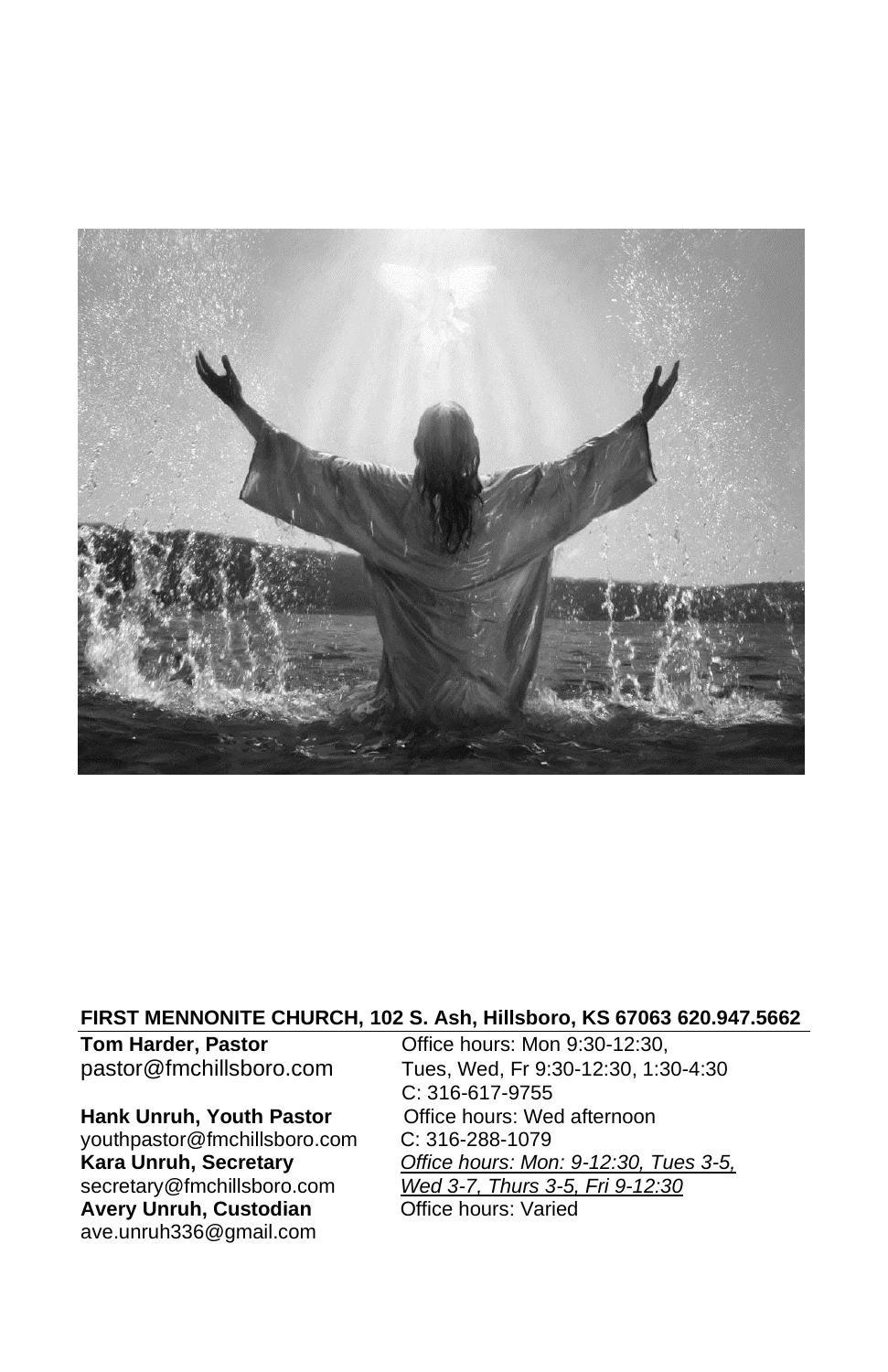

# **FIRST MENNONITE** CHURCH

 In Christ - Making Disciples through Loving Relationships.

 Worship 10 a.m. September 26, 2021 **Camp Retreat Sunday**

# **GATHERING**

Gathering Music **Sarah Diener** Sarah Diener Welcome and Announcements **Example 20** Erin Unruh \*Call to Worship (Luke 3:21-22) Caleb Diener

> While everyone was being baptized, Jesus was also baptized. While he was praying, heaven was opened and the Holy Spirit came down on him in bodily form like a dove. And there was a voice from heaven: **"You are my Son, whom I dearly love; in you I delight."**

\*Prayer research and the settlement of the settlement of the Reese Hefley research and the settlement of the s

\*Singing Tree By the River Be Thou My Vision I Have Decided to Follow Jesus

### **SHARING**

Sharing and Prayer **Pastor Tom Harder** Pastor Tom Harder

# **RESPONDING**

Celebrating the Ritual of Baptism Pastors Hank and Tom Meeting the Candidates: Caleb Diener and Reese Hefley The Baptismal Questions \*Hymn As I Went Down to the River to Pray Proceed to the River and Baptism Congregational Reading

\*Hymn Guide My Feet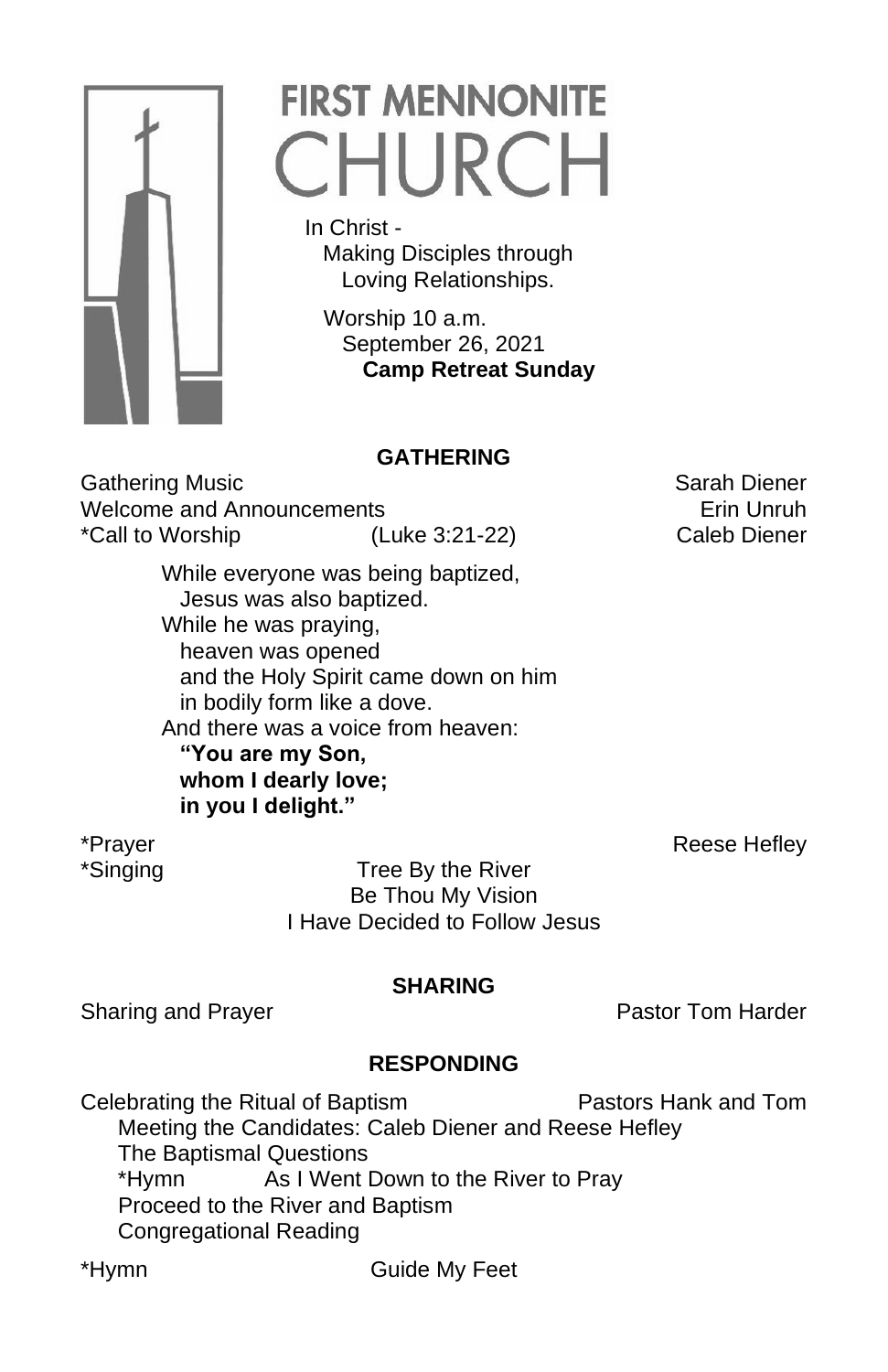#### \*Benediction

*A WARM WELCOME TO ALL who are worshiping with us this morning!*

**COVID-19 protocols:** The FMC Covid response team is urging the following regarding the Covid virus: 1. Masks are required when we gather indoors, 2. FMC should reduce capacity in the sanctuary and fellowship hall to 50%.

**The FMC ministry fund** is currently running a deficit of approximately \$10,000 with fiscal year to date income of approximately \$70,000 and expenses just shy of \$80,000. Please keep this in mind as you plan your giving over the several months.

**Bethel College's Fall Festival is Sept. 30-Oct. 3, with most activities taking place Saturday, Oct. 2, on campus**. Features include music, food, class reunions, football, the comedy *The Complete Works of William Shakespeare (Abridged)*, and the STEM Symposium honoring Professor Emeritus of Chemistry Richard Zerger. See <https://www.bethelks.edu/alumni/events/fall-festival> for the complete schedule.

**Pastor Term Vote:** The FMC Ministries Council has set **Sunday, October 3** for a brief congregational meeting following the Sunday worship service. At this time, a yes or no vote of members will be taken answering the question: Do you wish Pastor Tom to be affirmed for a second three-year term as lead pastor of First Mennonite Church? Our constitution specifies: "A lead pastor is called by affirmation of at least a two-thirds majority of the members present at a congregational meeting and the absentee ballots." Those members who anticipate they cannot be present for that meeting should arrange now to submit their ballot during the week prior to October 3 by contacting Kara Unruh at the church office or their Care Committee member. In anticipation of this vote, FMC members are encouraged to review the Pastor/Congregation Review document by Marv Zehr (April 15, 2021), the Amended Final Assessment Report by KIPCOR (August 19, 2021), and the KIPCOR transcript of the congregational meeting on Sept. 8. These are available in the church office.

### **Note Kara's office hours and the evening hours available on Sept. 29:**

Monday 9:00-12:30pm Tuesday 3:00-5:00pm Wednesday 1:00-5:00pm (but on Wed. Sept. 29, 3:00-7:00pm) Thursday 3:00-5:00pm Friday 9:00-12:30pm